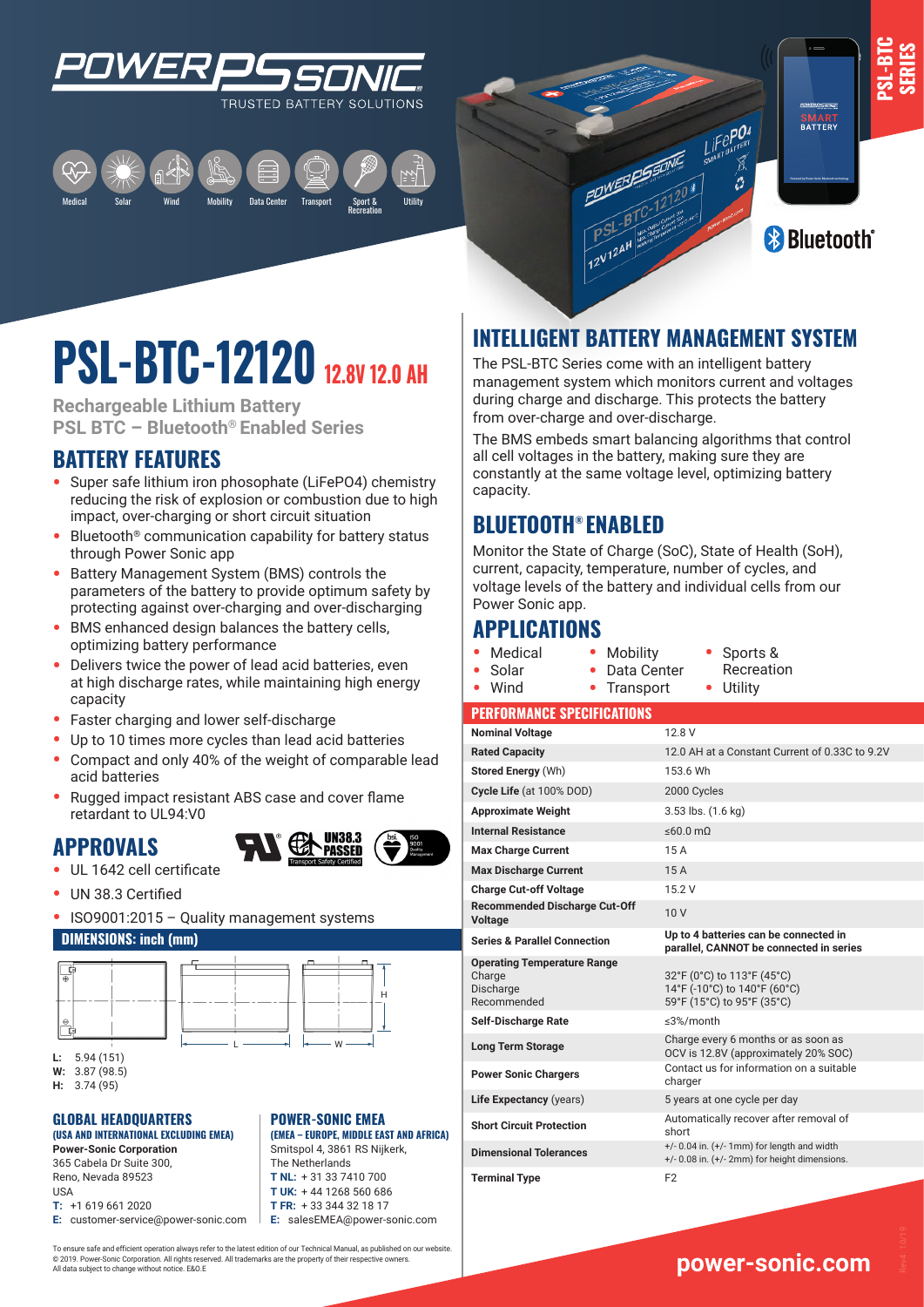

## **CAPACITY OF LiFeP04 vs. LEAD ACID AT VARIOUS CURRENTS OF DISCHARGE**

*WER* 



TRUSTED BATTERY SOLUTIONS

### **DISCHARGE VOLTAGE PROFILES AT VARIOUS RATES 25°C AMBIENT TEMPERATURE**



**Capacity (% rated)**

#### **DISCHARGE VOLTAGE PROFILES AT 0.5C DISCHARGE RATE VARIOUS AMBIENT TEMPERATURES**



### **CYCLE LIFE vs. VARIOUS TEMPERATURE 0.2C CHARGE/0.5C DISCHARGE @ 100% DOD**



## **CHARGING CHARACTERISTICS (0.2C AMP @ 25°C)**



# **PSL-BTC-12120 12.8V 12.0 AH**

**Rechargeable Lithium Battery PSL BTC – Bluetooth® Enabled Series**

# **BENEFITS OF LITHIUM**

Lithium offers several perormance benefits versus it's sealed lead acid (SLA) equivelant. A lithium battery's capacity is independent from the discharge rate and provides constant power throughout it's discharge. The degredation of a lithium battery at a high temperature is significantly reduced in comparison to SLA.

Lithium has ten times the cycle life as SLA at room temperature. Even at an elevated temperature, lithium still has increased cycle life over SLA at room temperature.

Lastly, Lithium charging follows a similar charging profile as SLA, Constant Current Constant Voltage (CC/CV). However, lithium can be charged faster, without the need for a maintenance float charge.

#### **BMS TECHNICAL SPECIFICATIONS**

| Over-charge                                     |                                                                                             |
|-------------------------------------------------|---------------------------------------------------------------------------------------------|
| Over-charge protection voltage for each cell    | 3.8 V                                                                                       |
| Over-charge release voltage for each cell       | 3.6V                                                                                        |
| Over-charge release method                      | Protection releases when all cell<br>voltages drop below the over-charge<br>release voltage |
| Over-discharge                                  |                                                                                             |
| Over-discharge protection voltage for each cell | 24V                                                                                         |
| Over-discharge release voltage for each cell    | 28V                                                                                         |
| Over-discharge release method                   | Protection releases upon charging                                                           |
| Over current                                    |                                                                                             |
| Discharge over current protection               | 55-65 A                                                                                     |
| Over-current delay time                         | 100-200 mS                                                                                  |
| Over current release condition                  | Protection releases upon removing load<br>and charging                                      |
| <b>Battery temperature</b>                      |                                                                                             |
| Over-temperature protection                     | $65+5^{\circ}$ C                                                                            |
| <b>Release temperature</b>                      | $50+5^{\circ}$ C                                                                            |
| <b>Short circuit protection</b>                 |                                                                                             |
| <b>Function condition</b>                       | External short circuit                                                                      |
| Short circuit delay time                        | $200 \text{ ms}$                                                                            |
| <b>Release condition</b>                        | Protection releases upon removing short<br>circuit and charging                             |

## **FURTHER INFORMATION**

Please refer to our website **www.power-sonic.com** or email us at **technical-support@power-sonic.com** for a complete range of useful downloads, such as product catalogs, material safety data sheets (MSDS), ISO certification, etc.